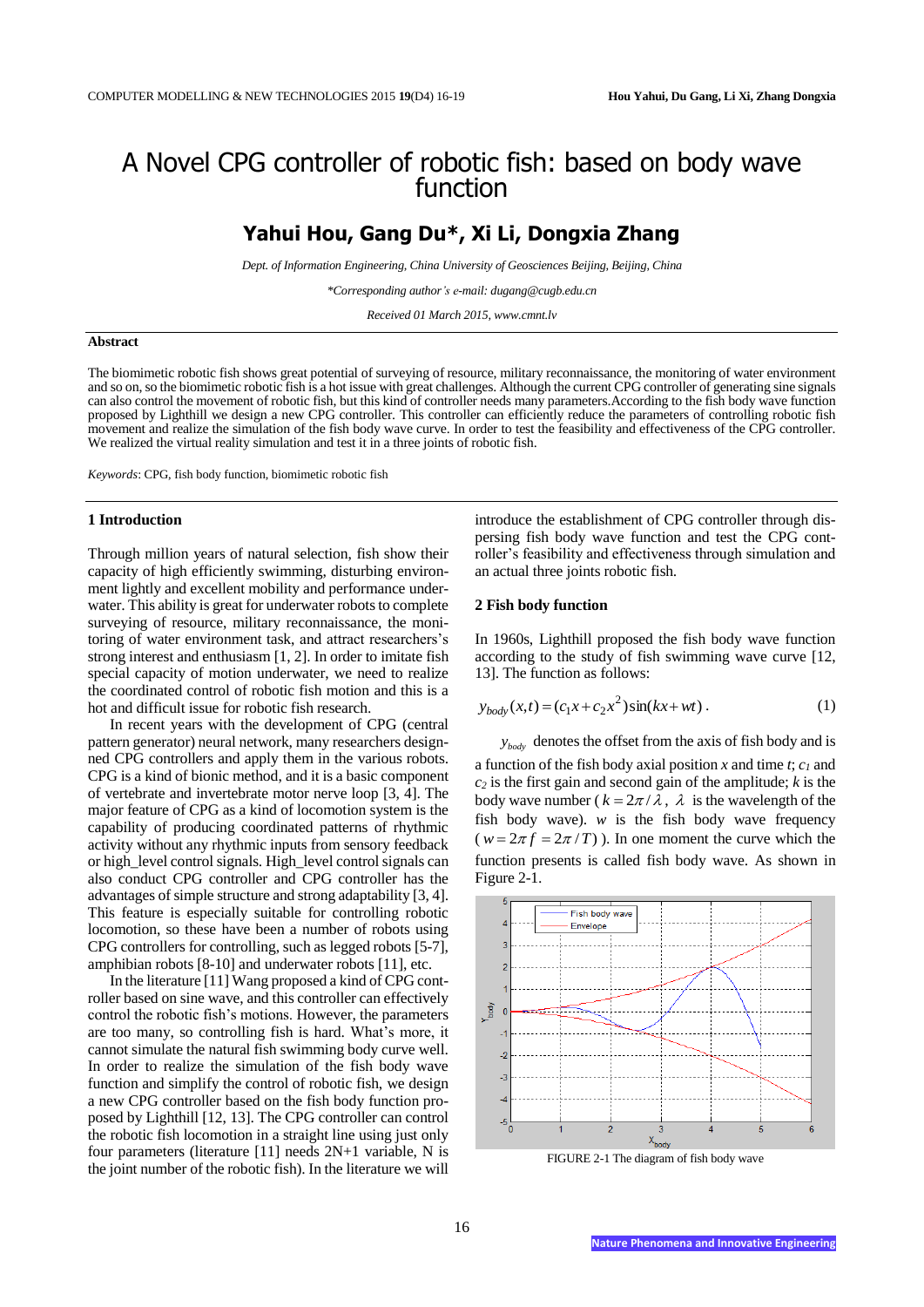

FIGURE 2-2 The diagram of discrete fish body wave

In fact, different fish swimming presents completely different shapes and the waveform they present may be only a part of overlap. For example, eel fish propagates from head to tail when swimming, but Carangidae fish is only part of the tail.basing on the different shape and size of fish, we should choose different parameters  $(c_1, c_2, k, w)$ .

In order to use biomimetic robotic fish to simulate the real wave when fish swimming presents, we need to do two things:  $(1)$  the discrete fish body wave in time;  $(2)$  fitting the fish body wave in space, that is to say, the fish body is comprised by many same length rod [14]. The more times of the discrete fish body wave in time,the more accurately control the robotic fish;The more ideal fit in space,the more accurately reflect the characteristics of fish swimming.

Supposing the robotic fish swimming locomotion is divided averagely into *M* equal parts in a period, then the variable of time is

.

$$
wt_i = i * \frac{2\pi}{M}; i = 0, 1...M - 1
$$

The fish body function at the moment is:

$$
y_{body}(x,i) = (c_1x + c_2x^2)\sin(kx + \frac{2\pi}{M}i) \tag{2}
$$

If *M*=10, the discrete fish body wave present as Figure 2-2.

#### **3 CPG controller based on fish body function**

In most vertebrates even including of a part of invertebrates, controlling limbs and body to produce rhythmic motions, such as breathing, the beating of heat,swimming, is produced by CPG neural circuits.Taking into account that the fish body swing is a typical rhythmic locomotion,we can design a CPG controller to control robotic movement by the frequencies and amplitudes of fish body swing.

#### 3.1 CPG CONTROLLER

In order to make the robotic fish body swing curve more similar to the fish body function, the common method is making the top of joints falling in the fish body wave curve, generally calling this kind of method "endpoint location method" [15]. This method is to solve the problem of finding appropriate joint angle  $\varphi_{ij}$  to make the end of each joint falling in the fish body wave curve, which requires each endpoint of joint satisfying the following conditions:

$$
(x_{i,j} - x_{i,j-1})^2 + (y_{i,j} - y_{i,j-1})^2 = l_j^2,
$$
\n(3)

$$
y_{i,j} = (c_1 x_{i,j} + c_2 x_{i,j}^2) \sin\left(k x_{i,j} + \frac{2\pi}{M}i\right).
$$
 (4)

In the function,  $(x_{ij}, y_{ij})$  denote the coordinate value of the *j* endpoint at the *i* moment, and  $x_{i,0} = 0$ ,  $y_{i,0} = 0$ ;  $1 \le j \le N$ ;  $1 \le i \le M - 1$ . *N* denotes the number of rods composing of the fish body. *M* denotes the discrete number in a period of the fish swimming action. So we use the iterative method to calculate the required rotational angle of each joint at each moment. Composing the angle list can also control the robotic fish's locomotion [15, 16]. But this method needs new angle list when we change the robotic fish locomotion,and it needs a large amount of calculation.So we design a new CPG controller in the paper which can solve the troubles.



FIGURE 3-1 The diagram of joints falling in the fish body wave curve

The fish body wave function curve makes us know the fish body waveform when swimming and the Equations (3) and (4) require the robotic fish to meet the two Equations when swimming. So we design a new CPG controller to meet the requires.The *i* rod (i.e.oscillator) at the t moment meets the equations as following:

$$
\theta_{0,i}(t) = \alpha_i \left[ \alpha_i (\theta_{0,i} - \theta_{0,i}(t)) - 2\theta_{0,i}(t) \right],
$$
 (5)

$$
x_i(t) = x_{i-1}(t) + L_i \cdot \cos(\theta_i(t-1)),
$$
\n(6)

$$
y_i(t) = (c_1 x_i(t) + c_2 x_i(t)^2) \sin(kx_i(t) + wt),
$$
\n(7)

$$
\theta_i(t) = \theta_{0,i}(t) + \arcsin\left(\frac{y_i(t) - y_{i-1}(t)}{L_i}\right) - \theta_{i-1}(t) . \tag{8}
$$

 $\theta_{0,i}(t)$  denotes the offset of the *i* rod when time is *t*;  $x_i(t)$  denotes the abscissa of the *i* rod when time is *t*;  $y_i(t)$  denotes the ordinate of the *i* rod when time is *t*;  $\theta_i(t)$ denotes the rotation angle relative to the previous joint and the first joint rotation angle is relative to the horizontal axis;  $\theta_{0,i}$  denotes the offset of rotation angle set at the first beginning;  $L_i$  denotes the length of the  $i$  rod. Just as Figure 3-1 showing.

Equation (5) denotes a critically damped second order linear system, and the output  $\theta_{0,i}(t)$  asymptotically and monotonically converges to the input  $\theta_{0,i}$ . In Equation (6)  $\theta_i(t-1)$  denotes a rotation angle from the previous action, an approximate quantity, used to replace the rotation angle  $\theta_i(t)$  *i*  $x_{i-1}(t)$  denotes the sum of the front (*i*-1) rod(oscillator) abscissa. Equation (7) is used to calculate the ordinate of the rod (i.e.oscillator) by the fish body wave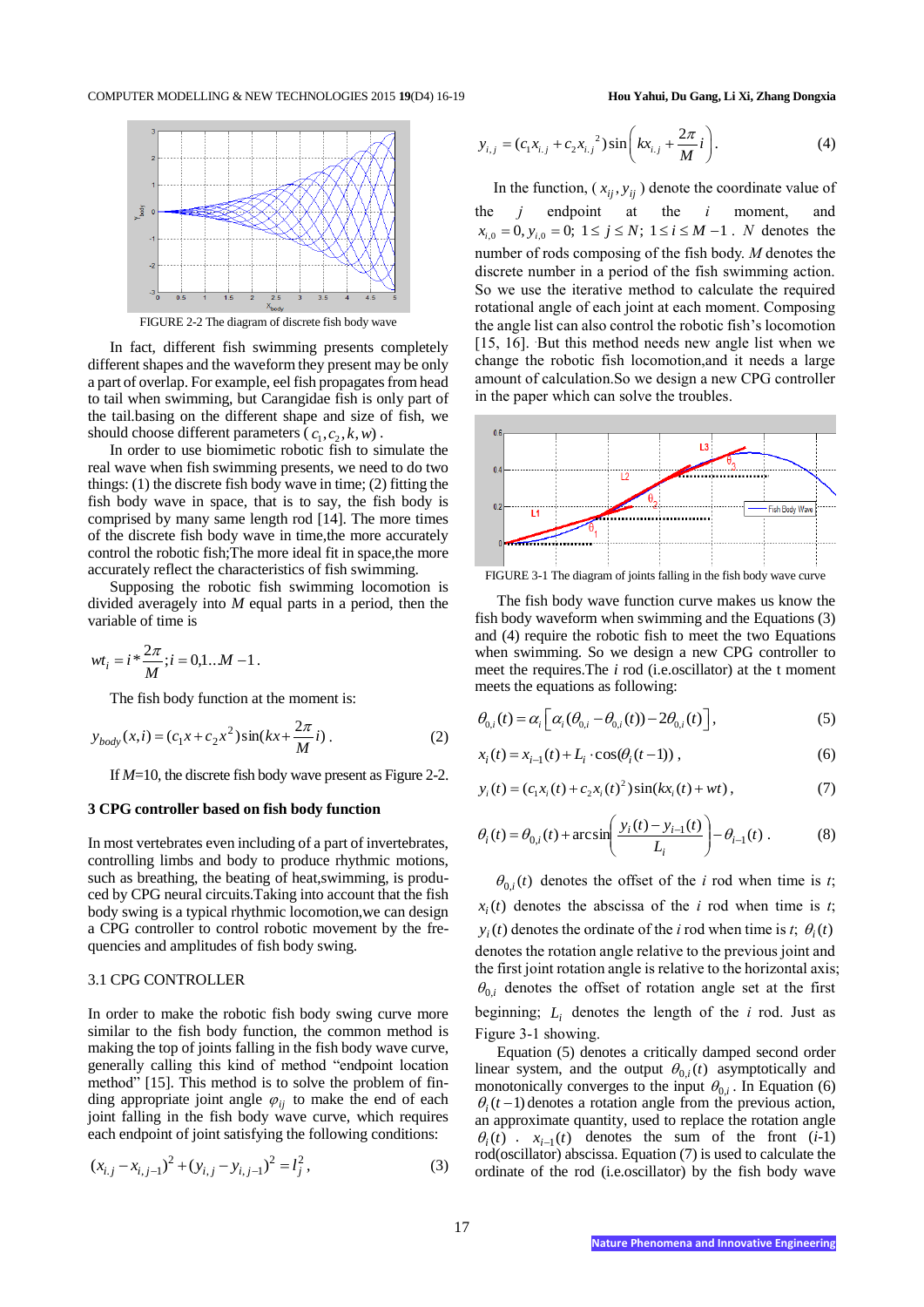function. Equation (8) is used to calculate the rotation angle of each joint to control the robotic fish locomotion. The schematic diagram of the CPG controller is just showing as Figure 3-2. c*<sup>1</sup>* and *c<sup>2</sup>* is from the fish body wave function, and they is mainly used to control the the amplitude of the oscillator. *k* is mainly used to control the phase difference.  $\theta_{0,i}$  is the set offset used to control the direction.



FIGURE 3-2 The diagram of locomotion control architecture

#### 3.2 SPEED CONTROLLER

The locomotion speed of the robotic fish (only discuss swimming forwards in the section) is influenced by the frequency *w*, amplitude, phase difference and the surrounding environment.if we take all factors into account, it is very hard to control the speed. Through a lot of experiments we discovered that when the other parameters are fixed,the speed increases with the frequency *w*. When fixing the other parameters, increasing the value of C1 and C2 can make the amplitude increase and swim faster.But the two ways are restricted by the steering gear and the length of rods, and the corresponding relationship between them is nonlinear.

#### 3.3 DIRECTION CONTROLLER

Direction controller used to control the direction of robotic fish is related to the offset  $\theta_{0,j}$  of the oscillator. The different offsets of oscillators cause different direction of robotic fish swimming. We set  $\theta_{0,1} = \theta_{0,2} = \theta_0$  and  $\theta_{0,N} = 0$  to control the amplitudes of oscillators.  $\theta_0$  is the only variable to control the direction.Setting  $\theta_{0,N} = 0$  is used to obtain enough driving force through robotic fish body swing. Now we set  $\theta_0 > 0$  to control robotic fish move left, and  $\theta_0 < 0$  is corresponding right.

#### **4 Experimental tests**

In order to test the effectiveness of the CPG controller based on fish body wave function, firstly we carried on the simulation experiment and then realized the CPG controller in the three joint robotic fish.

#### 4.1 SIMULATION EXPERIMENTS



FIGURE 4-1 The waveform of output signal



FIGURE 4-2 The three joints fish of virtual simulation

In Figure 4-1, C1 and C2 denote the coefficient of the fish body function envelope. K denotes the body wave number, that is to say, the ratio of length of the fish body swing to the length of fish body. In order to make the output signal  $\theta_i$  more smooth, we use the critically damped second order linear system of Equation (7) to gradually increase to the ideal value C1, C2 and K.  $\theta_{01}$ ,  $\theta_{02}$  and  $\theta_{03}$  denote the set values of the offset angle.and also are used the critically damped second order linear system to increase to set valve.  $\theta_i$  is the output rotating angle of the joint. The abscissa denotes the time t, and the unit is second. In Figure 4-1, we know the initial offset angle is zero, and the plus\_minus amplitudes of the output signal  $\theta_i$  are same, that is to say, the robotic fish is swimming straightly.  $\theta_i$  increase from 0 to the maximum value smoothly, and that can meet the requirements of mechanics.When the time t is 4s, we set different offset angles, so the output signal  $\theta_i$  increases smoothly. The enclosed area of the curve of output signal  $\theta_i$  and abscissa axis is a positive value, meaning that the robotic fish swim towards a direction, which can be used to control the robotic fish direction. Virtual three joints fish can be driving by the rhythm signal generated by the CPG controller, just as Figure 4-2 showing.

#### 4.2 ROBOTIC FISH

In this paper, the robotic fish is a three joints robotic fish made by the Intelligent Control Laboratory in Peking University. The robotic fish generates power by the tail swing, and change the amplitude and frequency of the tail swing to control the robotic fish locomotion (as shown Figure 4-3). The head and pectoral fins are streamlined to reduce the resistance of the water effectively. The tail is made up of three independent steering gear to provide the power for the robotic fish. The caudal fin is made of flexible rubber, presenting crescent.



FIGURE 4-3 Robotic fish

The robotic fish swims in a pool. There is a camera above the pool to capture the robotic fish and send data to a